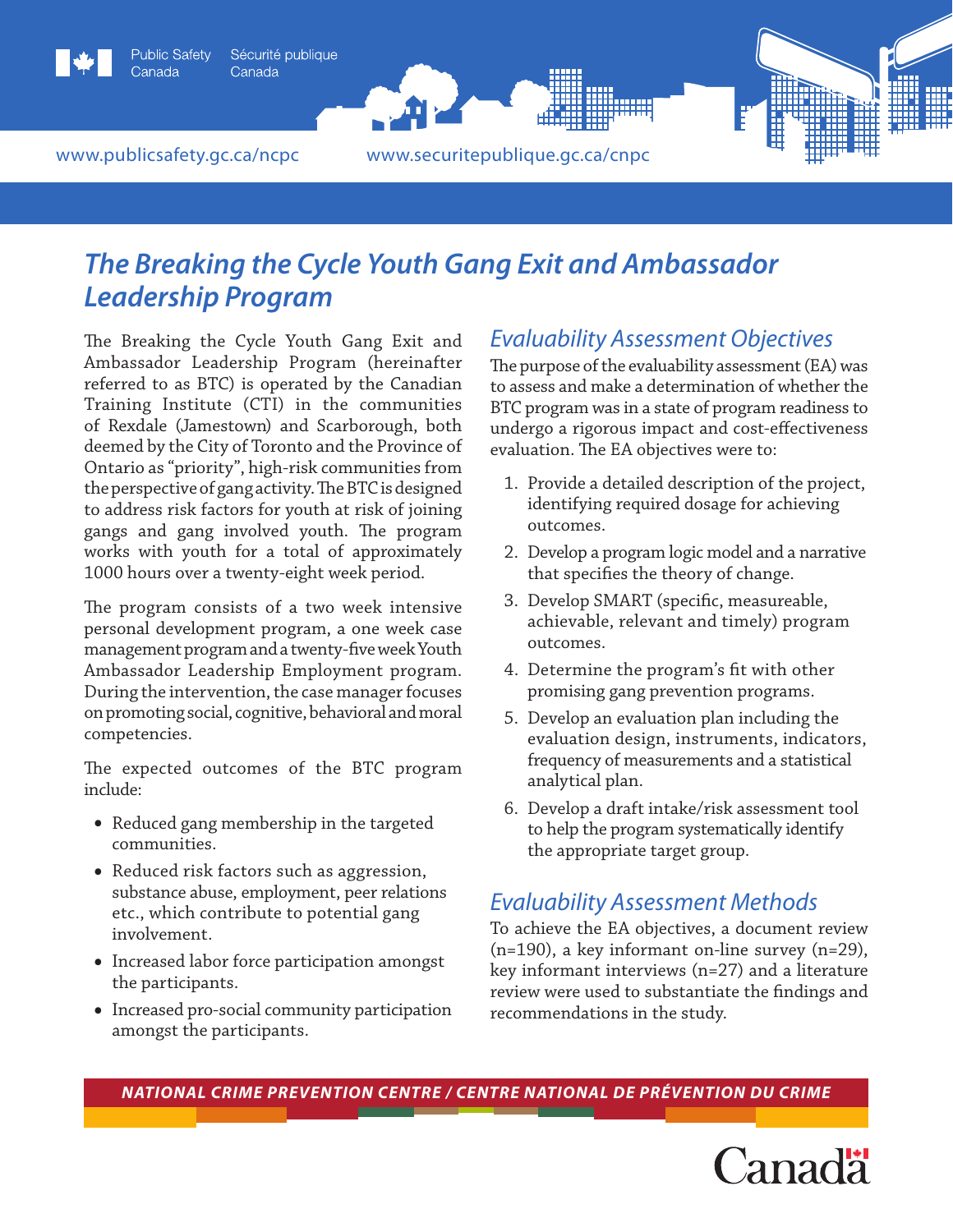#### **Findings**

- **1. Target Group:** Stakeholders felt strongly that BTC was reaching the appropriate target group (those at risk of gang involvement and gang affiliated/involved youth). Findings from the document review indicated that just under half of the participants were either previously gang affiliated (32.6%), or currently gang affiliated (17.9%). Just under two-thirds were previously arrested/charged (32.6%), on probation (20.5%) or awaiting trial/sentencing (15.3%). The Principal Investigator also reviewed the various intake assessment tools and found that there were many different tools used over the years that potentially increased the inconsistent identification of the appropriate target group.
- **2. Clarity of Intervention:** The EA documented 3 distinct phases in the BTC program and was able to identify a breakdown of the specific activities, their frequency and the overall time period required for participants to complete the program and graduate. However, a minimum dosage (at minimum, what number of hours, weeks and type of activities had to be completed to be considered completing the program) still needed to be articulated prior to a rigorous evaluation.
- **3. Theory of Change:** The EA provided a logic model and a clear theory of change for the program, confirming that the intensity of the interventions had strong potential to contribute to the key immediate and intermediate outcomes.

All of the BTC program activities were reviewed against activities of promising/ model gang projects. BTC had 90% of the same activities as those used in the promising/model gang projects such as Boston Gun Project and Operation Ceasefire, Boys and Girls Club of America Gang Prevention through Targeted Outreach, The Spergel Model and Gang Reduction Partnership.

**4. Data collection/Documentation:** The file reviews indicated that attendance information, case notes regarding program activities and intensity, proof of program completion, outcome data, and reasons for attrition were some key items that were inconsistently identified in the records. This area was flagged as needing the most attention prior to conducting a rigorous evaluation.

### *Key Recommendations*

To increase the program's readiness for evaluation, the following key recommendations should be addressed to accurately attribute BTC initiatives to the stated outcomes of interest:

- 1. Adopt the use of one standardized risk assessment tool. Utilize an evidence-based risk assessment tool to ensure the appropriate target group is reached. Clarify the project's agreed upon definition of "gang" and incorporate into the risk assessment tool.
- 2. Create a comprehensive operating manual and resource guide to ensure that the core activities are clear and are consistently implemented as planned.
- 3. Allocate funding to enhance record keeping and data collection activities with a focus on strengthening the monitoring of key activities and their frequency.
- 4. Utilize the newly developed logic model as a blueprint for program implementation and as a communication tool.
- 5. Adopt the revised outcomes in the logic model to ensure the program is measureable. Utilize the priority system in the logic model to ensure that objectives that are most likely to be addressed by the program are given priority.
- 6. Continue to strengthen protocols with police, schools and health units to be able to verify self-reported changes among participants.
- 7. Continue to solicit funding from the appropriate sources to increase program stability and to help plan for a rigorous impact and cost-effectiveness evaluation.

2

<sup>©</sup> Her Majesty the Queen in Right of Canada, 2009 This material may be freely reproduced for non-commercial purposes provided that the source is acknowledged. Printed in Canada